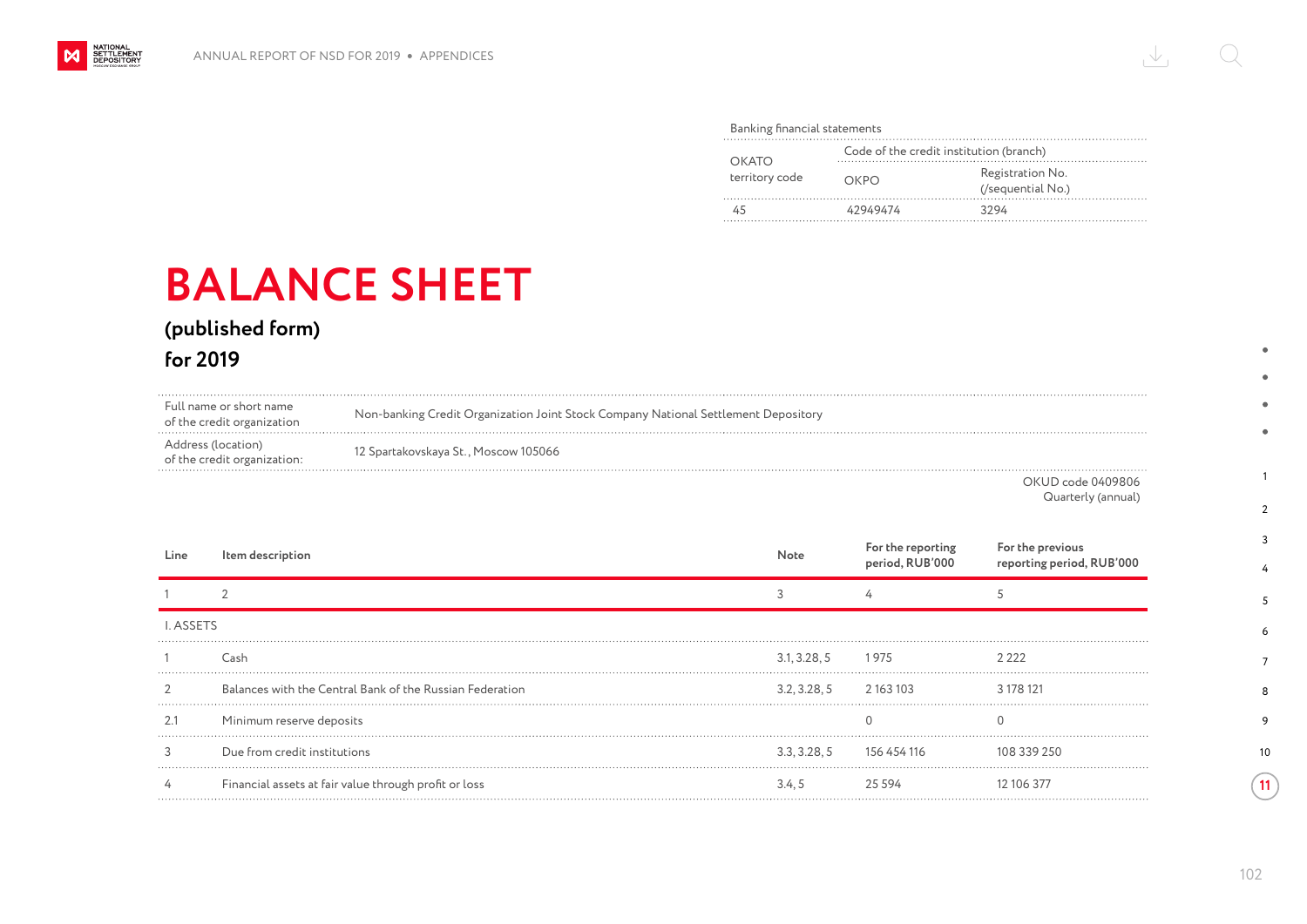NATIONAL SETTLEMENT

| Line      | Item description                                                                                                | Note          | For the reporting<br>period, RUB'000 | For the previous<br>reporting period, RUB'000 |
|-----------|-----------------------------------------------------------------------------------------------------------------|---------------|--------------------------------------|-----------------------------------------------|
|           | $\overline{2}$                                                                                                  | 3             | 4                                    | 5                                             |
| 5         | Net loans receivable at amortized cost                                                                          |               | $\Omega$                             | $\Omega$                                      |
| 5a        | Net loans receivable                                                                                            |               | $\Omega$                             | $\Omega$                                      |
| 6         | Net investments in financial assets measured at fair value through other comprehensive income                   | 3.5, 5        | 20 027 605                           | $\mathbf 0$                                   |
| 6a        | Net investments in securities and other financial assets available for sale                                     | 3.6           | $\Omega$                             | 9 2 3 3                                       |
| 7         | Net investments in securities and other financial assets at amortized cost<br>(other than net loans receivable) |               | $\mathbf 0$                          | 0                                             |
| 7a        | Net investments in securities held to maturity                                                                  |               | $\mathbf 0$                          | $\mathbf 0$                                   |
| 8         | Investments in subsidiaries and associates                                                                      |               | $\Omega$                             | $\Omega$                                      |
| 9         | Current income tax assets                                                                                       |               | 27825                                | 11 0 0 0                                      |
| 10        | Deferred income tax asset                                                                                       |               | 98 478                               | 109 973                                       |
| 11        | Property and equipment, intangible assets and inventories                                                       | 3.7           | 4884838                              | 4 902 521                                     |
| 12<br>.   | Non-current assets held for sale                                                                                |               | $\cap$                               | $\Omega$                                      |
| 13        | Other assets                                                                                                    | 3.8, 5        | 743 904                              | 703 593                                       |
| 14        | Total assets                                                                                                    |               | 184 427 438                          | 129 362 290                                   |
|           | II. LIABILITIES                                                                                                 |               |                                      |                                               |
| 15        | Loans, deposits and other balances due to the Central Bank of the Russian Federation                            | 3.9, 5        | 200                                  | 234                                           |
| 16        | Customer accounts at amortized cost                                                                             | 3.10, 3.11, 5 | 159 301 739                          | 92 517 192                                    |
| 16.1      | Due to credit institutions                                                                                      | 3.10, 5       | 137 574 123                          | 75 507 859                                    |
| 16.2<br>. | Customer accounts (other than credit institutions)                                                              | 3.11.5        | 21 727 616                           | 17 009 333                                    |
| 16.2.1    | Deposits by individuals, including individual entrepreneurs                                                     |               | $\mathbf{0}$                         | $\mathbf{0}$                                  |
|           |                                                                                                                 |               |                                      |                                               |

1

 $\Delta$ ٠  $\bullet$  $\bullet$ 

2 3 4

10

 $\sqrt{11}$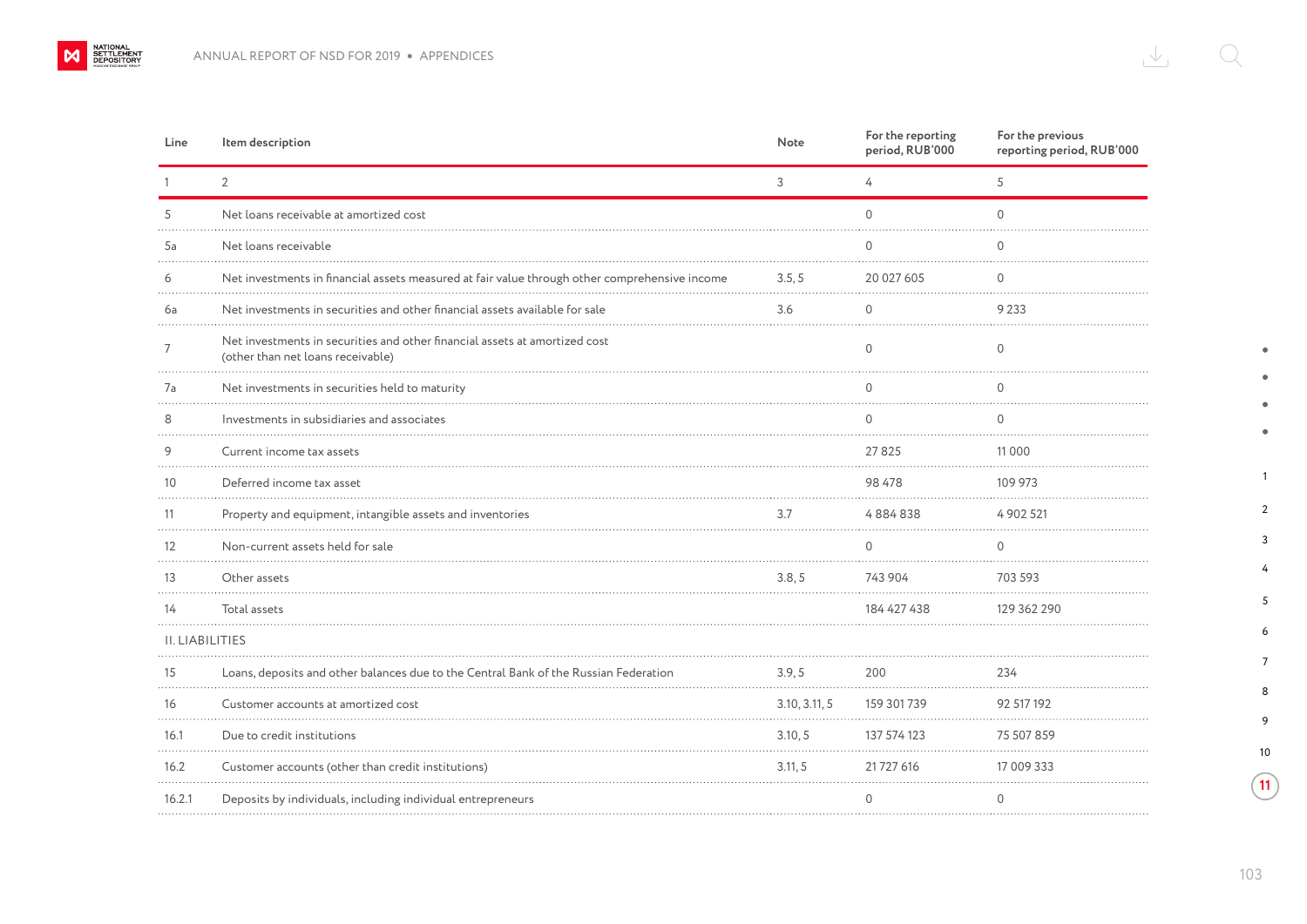| Line               | Item description                                                                                                                                                     | Note    | For the reporting<br>period, RUB'000 | For the previous<br>reporting period, RUB'000 |
|--------------------|----------------------------------------------------------------------------------------------------------------------------------------------------------------------|---------|--------------------------------------|-----------------------------------------------|
|                    | $\overline{2}$                                                                                                                                                       | 3       | 4                                    | 5                                             |
| 17                 | Financial liabilities at fair value through profit or loss                                                                                                           |         | $\Omega$                             | $\cap$                                        |
| 17.1               | Deposits by individuals, including individual entrepreneurs                                                                                                          |         | 0                                    |                                               |
| 18                 | Debt securities issued                                                                                                                                               |         | 0                                    | ∩                                             |
| 18.1               | At fair value through profit or loss                                                                                                                                 |         | $\Omega$                             | 0                                             |
| 18.2               | At amortized cost                                                                                                                                                    |         | 0                                    |                                               |
| 19<br>.            | Current income tax liabilities                                                                                                                                       |         |                                      | 40 677                                        |
| 20                 | Deferred tax liabilities                                                                                                                                             |         | $\Omega$                             | 0                                             |
| 21                 | Other liabilities                                                                                                                                                    | 3.12, 5 | 12 841 083                           | 25 536 241                                    |
| 22                 | Allowance for losses under loan commitments, other losses and transactions with offshore residents                                                                   |         | 20                                   | 21                                            |
| 23                 | <b>Total liabilities</b>                                                                                                                                             |         | 172 143 042                          | 118 094 365                                   |
| <b>III. EQUITY</b> |                                                                                                                                                                      |         |                                      |                                               |
| 24                 | Shareholders' (participants') equity                                                                                                                                 | 3.13    | 1180 675<br>.                        | 1180675                                       |
| 25                 | Treasury shares                                                                                                                                                      |         | 0                                    |                                               |
| 26                 | Share premium                                                                                                                                                        |         | $\Omega$                             | $\Omega$                                      |
| 27                 | Reserve fund                                                                                                                                                         | 3.14    | 177 101                              | 177 101                                       |
| 28                 | Fair value revaluation of financial assets at fair value through other comprehensive income decreased<br>by deferred tax liability (increased by deferred tax asset) |         | 61 2 5 4                             | $\Omega$                                      |
| 29                 | Revaluation of property, equipment and intangible assets decreased by deferred tax liability                                                                         |         | $\cap$                               |                                               |
| 30                 | Revaluation of liabilities (assets) on payment of long-term benefits                                                                                                 |         | $\Omega$                             | $\Omega$                                      |
|                    |                                                                                                                                                                      |         |                                      |                                               |

 $\bullet$  $\bullet$  $\bullet$  $\bullet$ 

 

 $\sqrt{11}$